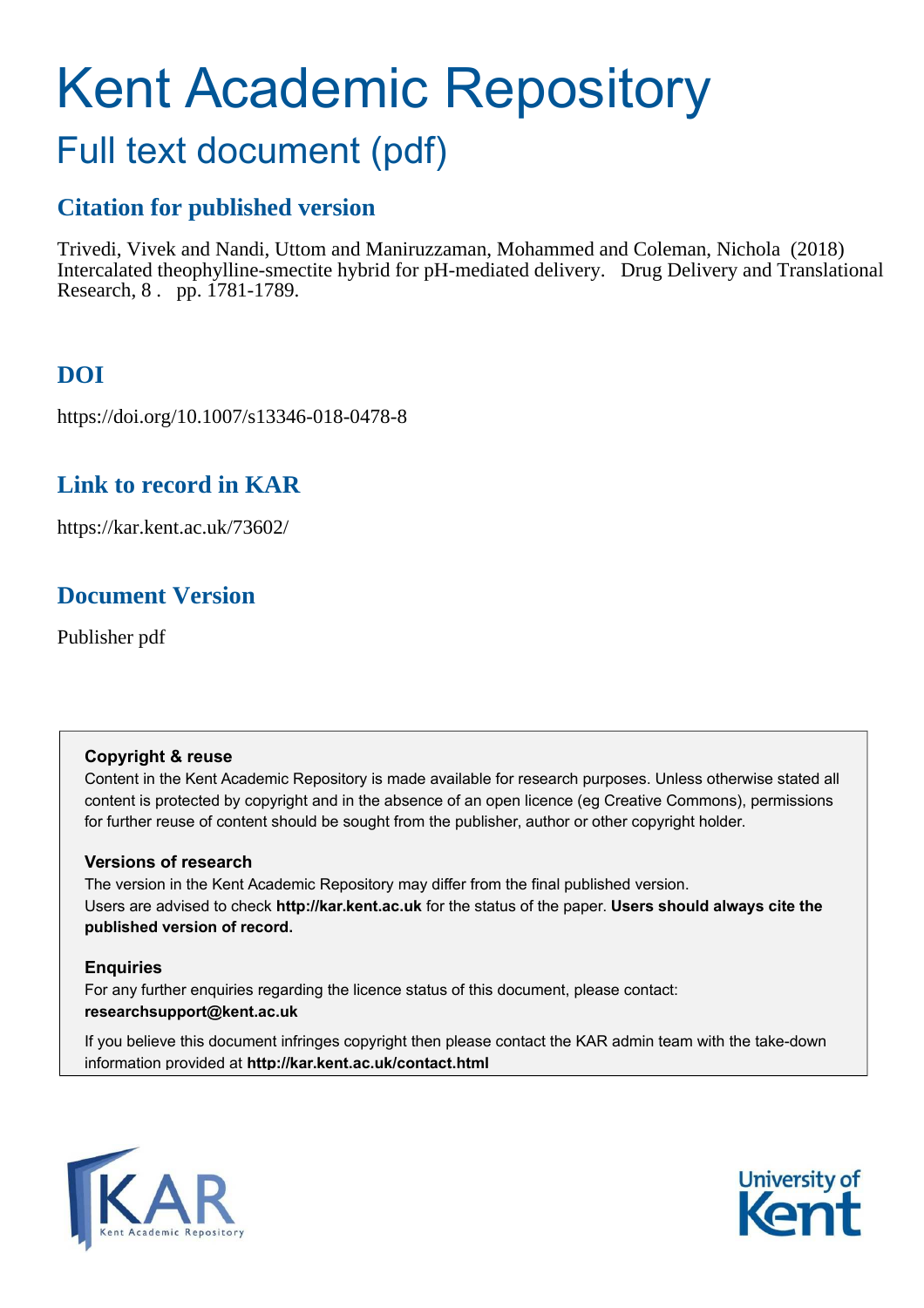#### ORIGINAL ARTICLE



### Intercalated theophylline-smectite hybrid for pH-mediated delivery

Vivek Trivedi<sup>1</sup> • Uttom Nandi<sup>1</sup> • Mohammed Maniruzzaman<sup>2</sup> • Nichola J. Coleman<sup>1</sup>

Published online: 23 January 2018  $\odot$  The Author(s) 2018. This article is an open access publication

#### Abstract

On the basis of their large specific surface areas, high adsorption and cation exchange capacities, swelling potential and low toxicity, natural smectite clays are attractive substrates for the gastric protection of neutral and cationic drugs. Theophylline is an amphoteric xanthine derivative that is widely used as a bronchodilator in the treatment of asthma and chronic obstructive pulmonary disease. This study considers the in vitro uptake and release characteristics of the binary theophylline-smectite system. The cationic form of theophylline was readily ion exchanged into smectite clay at pH 1.2 with a maximum uptake of  $67 \pm$ 2 mg g<sup>-1</sup>. Characterisation of the drug-clay hybrid system by powder X-ray diffraction analysis, Fourier transform infrared spectroscopy, differential scanning calorimetry and scanning electron microscopy confirmed that the theophylline had been exclusively intercalated into the clay system in an amorphous form. The drug remained bound within the clay under simulated gastric conditions at pH 1.2; and the prolonged release of approximately 40% of the drug was observed in simulated intestinal fluid at pH 6.8 and 7.4 within a 2-h timeframe. The incomplete reversibility of the intercalation process was attributed to chemisorption of the drug within the clay lattice. These findings indicate that smectite clay is a potentially suitable vehicle for the safe passage of theophylline into the duodenum. Protection from absorption in the stomach and subsequent prolonged release in the small intestine are advantageous in reducing fluctuations in serum concentration which may impact therapeutic effect and toxicity.

Keywords Smectite · Montmorillonite · Theophylline · Intercalation · Drug release

#### Introduction

Aluminosilicate clays are widely used in the pharmaceutical industry as stabilising and suspending agents, rheology modifiers and texture enhancers in various dosage forms [[1,](#page-7-0) [2\]](#page-7-0). Smectites (a.k.a. bentonites) are a family of 2:1 clays whose principal repeating layer system comprises an octahedral magnesium or aluminium oxide sheet bound between two tetrahedral silicate sheets [[1\]](#page-7-0). In montmorillonite,  $(Na,Ca)_{0.33}(Al,Mg)_{2}(Si<sub>4</sub>O<sub>10</sub>)(OH)<sub>2</sub>·nH<sub>2</sub>O$ , two thirds of the

2 Pharmaceutics Research Laboratory, School of Life Sciences, University of Sussex, Falmer, UK

octahedral sites are occupied by  $Al^{3+}$  ions, and in saponite,  $Ca<sub>0.25</sub>(Mg,Fe)<sub>3</sub>((Si,Al)<sub>4</sub>O<sub>10</sub>)(OH)<sub>2</sub>·n(H<sub>2</sub>O),$  the octahedral sites are fully occupied by  $Mg^{2+}$  ions. Lattice substitution of  $Mg^{2+}$  for  $Al^{3+}$  in montmorillonite, and  $Al^{3+}$  for  $Si^{4+}$  substitution in saponite, confers a negative charge on the layers which is balanced by labile interlayer Na<sup>+</sup> and  $Ca^{2+}$  cations. In addition to the charge-balancing cations, water molecules are also present between the layers, both of which are readily exchangeable.

Montmorillonite, saponite and their mixtures are popular options in clay-drug hybrid controlled release systems for oral, transdermal and topical administration  $[1-5]$  $[1-5]$  $[1-5]$  $[1-5]$  $[1-5]$ . Cationic drugs are particularly suitable for intercalation within these clays, as they are conveniently exchanged for the interlayer cations and their subsequent electrostatic interaction with the negatively charged layers extends their release. In addition to modified release, intercalation within the clay can also afford protection from selected in vivo environments such as gastric acidity.

Theophylline,  $C_7H_8N_4O_2$ , is a xanthine derivative (shown in Fig. 1) which acts as an adenosine receptor

 $\boxtimes$  Vivek Trivedi [v.trivedi@gre.ac.uk](mailto:n.coleman@gre.ac.uk)

 $\boxtimes$  Nichola J. Coleman [n.coleman@gre.ac.uk](mailto:n.coleman@gre.ac.uk)

<sup>1</sup> Faculty of Engineering and Science, University of Greenwich, Chatham Maritime, Chatham, Kent ME4 4TB, UK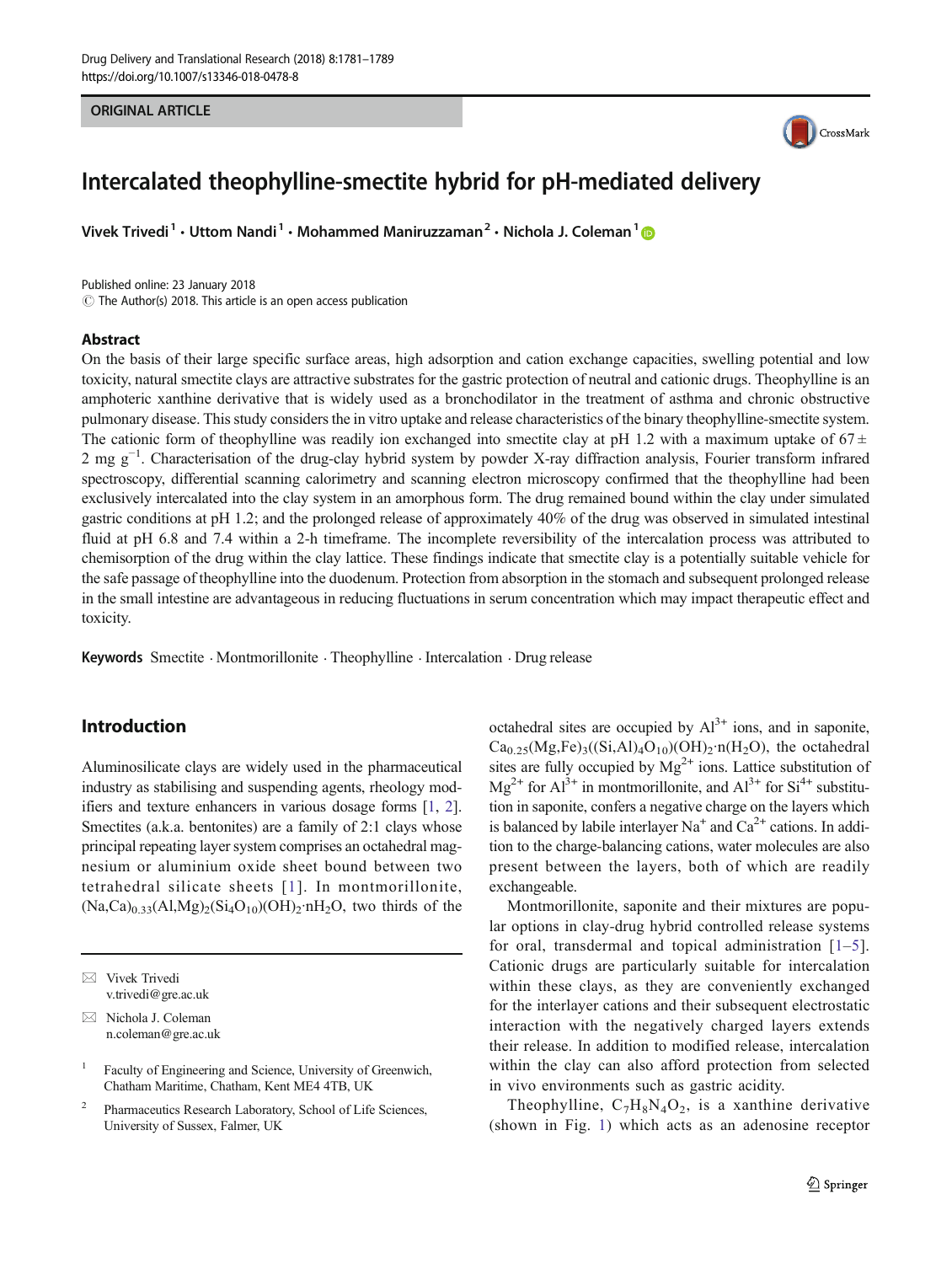<span id="page-2-0"></span>antagonist and phosphodiesterase inhibitor [\[6](#page-7-0)]. It is used as a bronchodilator in the treatment of asthma and chronic obstructive pulmonary disease. Common adverse effects include nausea, vomiting, diarrhoea, hypokalaemia, rhabdomyolysis, ventricular arrhythmia, tachycardia and seizures [[7\]](#page-7-0). Theophylline is 90–100% bioavailable. Its therapeutic serum concentration range is  $5-20$  mg dm<sup>-3</sup> and it possesses a relatively short half-life of approximately 6 h [\[6](#page-7-0), [8](#page-7-0)]. Accurate prediction of the required dose is complicated by large interpatient variability in absorption and elimination rates [\[6,](#page-7-0) [8](#page-7-0)]. For example, elevated gastric acidity is known to enhance the absorption of theophylline in the stomach which is associated with increased side effects and high fluctuations in serum concentration [\[8](#page-7-0)].

Recent studies have indicated that the incorporation of smectite clays in multicomponent theophylline formulations can provide sustained release which affords the potential to reduce both dosing frequency and adverse effects [\[3](#page-7-0), [9](#page-7-0)]. The principal objective of the present study was to determine whether the intercalation of theophylline in smectite clay is able to protect the drug from the acidic gastric environment and to enable its controlled release in the small intestine. The uptake kinetics of theophylline by a commercial pharmaceutical grade smectite clay (VEEGUM®, Vanderbilt Minerals, LLC, CT, USA) were monitored as a function of theophylline concentration. Equilibrium uptake isotherms were obtained as functions of both theophylline and smectite concentrations. The nature of the drug-clay interactions were determined by powder X-ray diffraction analysis, Fourier transform infrared spectroscopy, differential scanning calorimetry and scanning electron microscopy. The release profiles of theophylline from the drug-clay hybrid were obtained in phosphate-buffered saline at pH 7.4, simulated gastric



fluid at pH 1.2 and simulated intestinal fluid at pH 6.8 and 7.4.

#### Materials and methods

#### Materials and characterisation

The smectite clay (SM) used in this study was supplied by Vanderbilt Minerals, LLC (Norwalk, CT, USA) and is commercially available as VEEGUM® F. VEEGUM® F is a pharmaceutical grade mixture of natural montmorillonite and saponite clays that has been 'micronized' to a mean particle size of 100 μm [\[10\]](#page-7-0). The smectite was heated at 100 °C in air prior to use to remove adsorbed water. Theophylline (TP) was purchased from BASF (Ludwigshafen am Rhein, Germany) in the form of a white anhydrous powder with a purity of > 99%. All other analytical grade reagents were obtained from Fisher Scientific (Loughborough, UK) and used as received.

The crystalline structures of the smectite clay and theophylline drug were confirmed by powder X-ray diffraction analysis (XRD) using a Bruker D8 ADVANCE diffractometer with Cu K $\alpha$  = 1.5406 Å at a step size of 0.02° in the 20 range from 2 to 70° and a measuring time of 140 s per step. Fourier transform infrared (FTIR) spectra of the clay and drug were acquired using a Perkin Elmer Spectrum Two spectrometer between 450 and 4000  $cm^{-1}$  wavenumbers, with 10 scans at a resolution of 4 cm−<sup>1</sup> . Secondary electron images were obtained from uncoated samples attached to carbon tabs on an Hitachi SU8030 scanning electron microscope with an accelerating voltage of 0.7 kV. Differential scanning calorimetry was carried out on the clay and drug using a Mettler-Toledo DSC823e calorimeter. Thermograms were collected on 2– 3 mg of material in sealed, pierced aluminium pans between 25 and 300 °C at a heating rate of 10 °C min<sup>-1</sup> under nitrogen.

#### Theophylline uptake

The initial rates of uptake of theophylline by the smectite clay were determined by batch sorption at 50 °C as functions of theophylline concentration. In each case, 1.25 g of smectite were dispersed in 25 cm<sup>3</sup> of 0.1 N HCl<sub>(aq)</sub> at pH 1.2 by sonication for 30 min to enable the clay to swell. 25, 50, 75, 125 or 175 mg of theophylline were then added to the suspension under stirring at 250 rpm (to produce samples labelled; TP20SM, TP40SM, TP60SM, TP100SM and TP140SM, respectively, where the number indicates the TP/SM ratio in  $\text{mg g}^{-1}$ ). Contact times for specimens were at 30-s intervals for 5 min, after which, the supernatant liquors were recovered by centrifugation at 7500 rpm for 2 min and subsequent filtration with a 0.45-μm syringe filter. The concentration of theophylline remaining in solution was then determined by Fig. 1 The structure of theophylline UV-vis spectroscopy at 270 nm using an Hitachi U-2900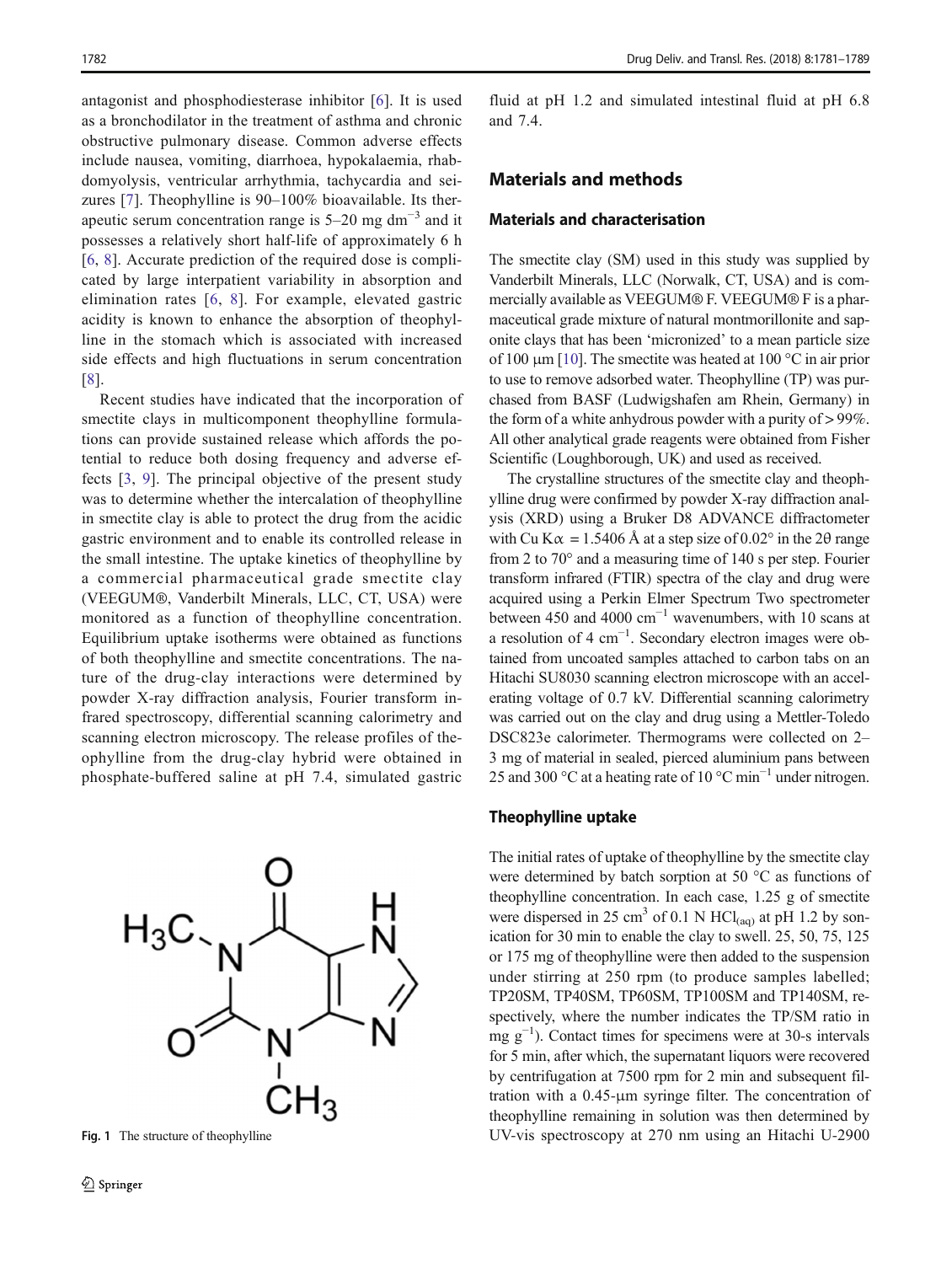<span id="page-3-0"></span>spectrophotometer [[2](#page-7-0)]. Each experiment was carried out in triplicate and the uptake of theophylline by smectite was calculated by dividing the difference between the initial and final masses of theophylline in solution (in mg) by the mass of smectite present (in g).

Isotherm analysis of the uptake of theophylline by smectite as a function of theophylline concentration was carried out by batch sorption at 50 °C. The procedure described above was repeated with a contact time of 60 min for each sample type to obtain equilibrium uptake data which were then plotted against initial theophylline concentration. Additionally, in each case, the theophylline-loaded clay particles were recovered, washed five times with 0.1 N HCl<sub>(aq)</sub> and dried at 60 °C in air to constant mass. The recovered clay-drug hybrid materials were stored in air-tight polypropylene containers at room temperature for characterisation by XRD and DSC analyses (as outlined previously). A dried sample of the swollen smectite (SM-H<sub>2</sub>O) following immersion in 0.1 N HCl<sub>(aq)</sub> at pH 1.2 for 30 min was also analysed by XRD, FTIR and DSC for comparison.

Isotherm analysis of theophylline uptake as a function of smectite concentration was also carried out at 50 °C under the same experimental conditions described previously. Thus, isotherm data were collected from batch sorption experiments of varying smectite concentration (5, 10, 20, 30, 40 and 50 mg cm−<sup>3</sup> ) at a constant initial theophylline concentration of 3 mg  $g^{-1}$  with a contact time of 60 min. Again, in each case, the equilibrium extent of theophylline uptake by smectite was calculated via a simple mass balance for theophylline.

#### In vitro release of theophylline

The theophylline-smectite hybrid (viz. TP60SM) selected for the in vitro release study was prepared by the batch sorption method described above using 50 mg cm<sup>-3</sup> of smectite suspended in 0.1 N HCl<sub>(aq)</sub> containing 3 mg cm<sup>-3</sup> of theophylline at 50 °C for 60 min. The clay-drug hybrid was recovered by centrifugation, washed five times with  $0.1$  N HCl(aq) and dried at 60 °C in air to constant mass prior to characterisation by XRD, FTIR, SEM and DSC and in vitro release analysis.

In vitro release of theophylline from the drug-clay hybrid was monitored in phosphate-buffered saline (PBS) at pH 7.4 [\[11\]](#page-7-0), simulated gastric fluid (SGF) at pH 1.2 [[12\]](#page-7-0) and simulated intestinal fluid (SIF) at pH 6.8 and 7.4 [[13\]](#page-7-0). Theophylline release was also observed in modified SIF dissolution media to which were added either  $8.0 \text{ mg cm}^{-3}$  NaCl (i.e. the quantity present in PBS) or 0.4 mg  $cm^{-3}$  NaCl (i.e. a smaller incremental quantity), viz. SIF-8.0 and SIF-0.4, respectively, to investigate the influence of ionic concentration on the release behaviour. The principal compositions of the dissolution media used in this study are listed in Table [1](#page-2-0), and it

Table 1 Compositions of dissolution media per cubic decimetre [[11](#page-7-0)–[13](#page-7-0)]

| Dissolution medium                             | <b>PBS</b> | SGF  | <b>SIF</b> | $SIF-8.0$ | $SIF-0.4$ |
|------------------------------------------------|------------|------|------------|-----------|-----------|
| NaCl(g)                                        | 8.0        |      |            | 8.0       | 0.4       |
| KCl(g)                                         | 0.2        | 3.73 |            |           |           |
| $KH_2PO_4(g)$                                  | 0.24       |      | 6.85       | 6.85      | 6.85      |
| Na <sub>2</sub> HPO <sub>4</sub> (g)           | 1.44       |      |            |           |           |
| NaOH(g)                                        |            |      | 0.896      | 0.896     | 0.896     |
| 0.2 M $\text{HCl}_{\text{(aq)}}\text{ (cm}^3)$ |            | 425  |            |           |           |
|                                                |            |      |            |           |           |

should be noted that the final pH values were achieved by additions of either 0.2 M  $HCl_{(aq)}$  or 0.1 M NaCl<sub>(aq)</sub>.

Theophylline release profiles were obtained by suspending 200 mg of the drug-clay hybrid in 250 cm<sup>3</sup> of the selected dissolution medium under continuous stirring at 100 rpm. Three cubic centimetre aliquots of the supernatant were withdrawn, filtered through 0.45-μm syringe filters and analysed by UV-vis spectroscopy at intervals up to 180 min. At each interval, the withdrawn aliquot was replaced by 3 cm<sup>3</sup> of fresh medium, and the appropriate correction was applied to the calculation of the percentage of theophylline released from the hybrid. Each experiment was carried out in triplicate.

#### Results

#### Characterisation of smectite

The powder XRD patterns of randomly orientated samples of the commercial pharmaceutical grade smectite clay used in this study after drying at 100 °C (SM) and after swelling in water ( $SM-H<sub>2</sub>O$ ) are shown in Fig. 2. These XRD patterns are consistent with those in the literature for other smectite mixtures comprising montmorillonite and saponite [\[14](#page-7-0)–[16](#page-7-0)]. The basal spacing of anhydrous smectite is typically 10 Å which increases incrementally to 12.5, 15.5 and 18.5 Å with the incorporation of 1, 2 and 3 homogeneous water layers between each of the aluminosilicate sheets [\[15](#page-7-0)]. The basal spacings of SM and SM-H<sub>2</sub>O are  $\sim$  11 and 12.2 Å, respectively, indicating that the dried, as received, clay is not entirely anhydrous and that the water-swollen clay used for the uptake of theophylline possesses less than one complete water layer. The very broad basal reflections observed for both SM and SM-H2O are indicative of poor organisation of the layers in the c-axis direction.

The FTIR spectra of SM and SM-H<sub>2</sub>O, shown in Fig. 3, typify those of smectite clays [[16,](#page-7-0) [17](#page-7-0)]. Stretching modes of structural hydroxyl groups are assigned to the discrete signal at 3615 cm−<sup>1</sup> and those of adsorbed and bound water appear as a very broad signal centred around 3440 cm<sup>-1</sup> [\[16,](#page-7-0) [17](#page-7-0)].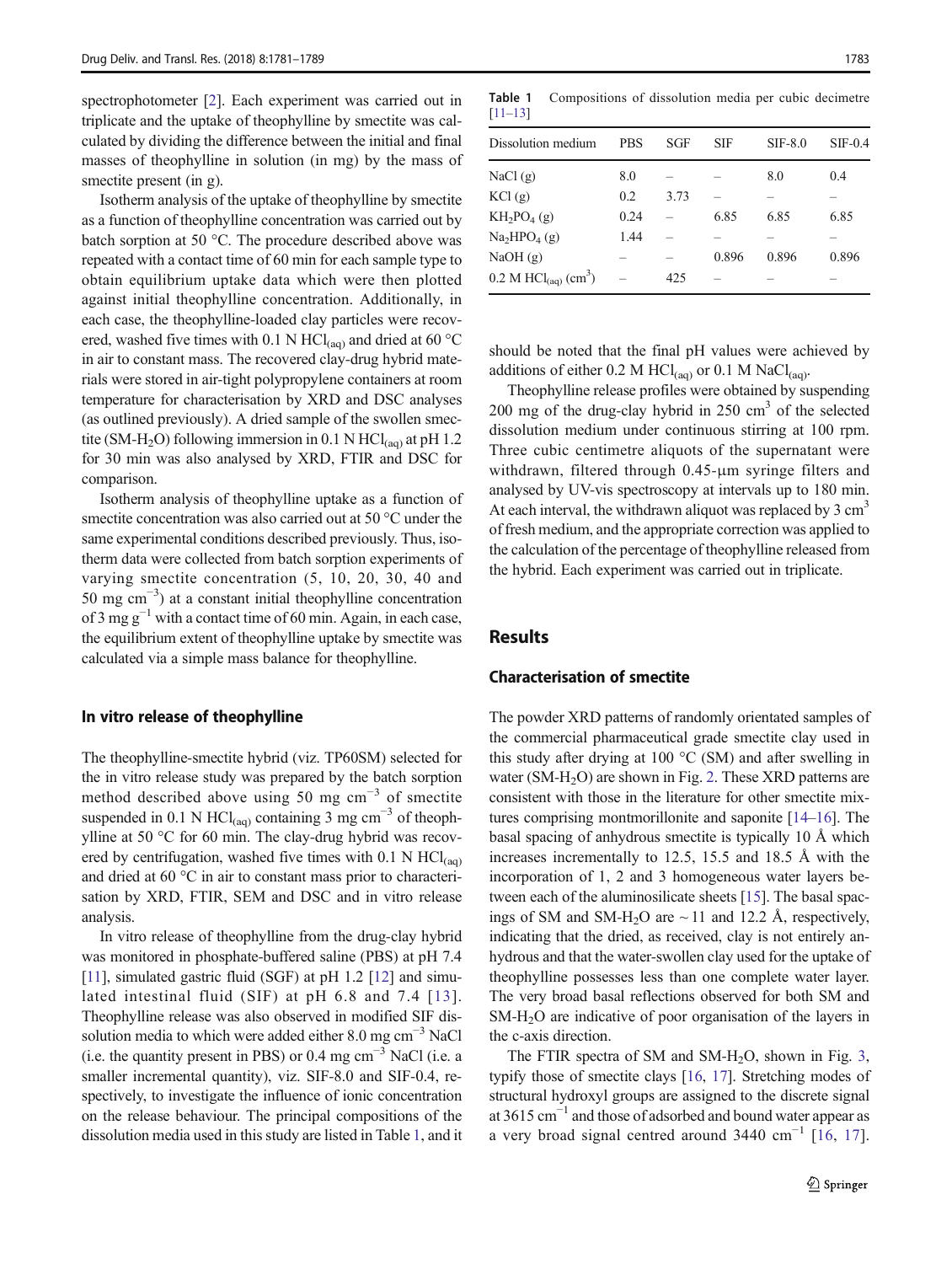<span id="page-4-0"></span>

Fig. 2 Powder XRD patterns of theophylline, smectite and clay-drug hybrids

Bending modes of water occur at  $1625 \text{ cm}^{-1}$ , and the signal at 1445 cm−<sup>1</sup> is attributed to trace quantities of calcium carbonate. Various Si-O-Si lattice vibrations give rise to the bands at 990, 800 and 690 cm<sup>-1</sup>, and the signal at 525 cm<sup>-1</sup> is assigned to Si-O-Al modes.

As anticipated, the DSC thermograms of SM and SM-H2O, presented in Fig. 4, are essentially uneventful with the exception of the endothermic removal of adsorbed water between 40 and 130 °C. Understandably, the endotherm is greater in the case of the more hydrated clay, SM-H<sub>2</sub>O.

Secondary electron images of SM (Fig. 5) show that this material is highly polydispersed with granules of varying aspect ratio and maximum particle dimension of approximately 100 μm. Higher magnification also reveals the platy texture of the clay particles within the granules.

#### Characterisation of theophylline

The powder XRD pattern of theophylline (TP) shown in Fig. [2](#page-3-0) and the sharp melting point at  $271 \text{ °C}$  in the corresponding



Fig. 3 FTIR spectra of theophylline, smectite and clay-drug hybrids

DSC curve (Fig. 4) both confirm that the material used in this study is pure crystalline anhydrous theophylline [[18,](#page-7-0) [19](#page-7-0)]. The FTIR spectrum of theophylline (Fig. [3](#page-3-0)) also closely resembles those in the scientific literature [[19,](#page-7-0) [20](#page-8-0)]. Various bands in the region 3440–2460 cm−<sup>1</sup> are assigned to the stretching modes of the N-H group and to the aliphatic and aromatic C-H bonds present in theophylline. Characteristic stretching of the carbonyl groups occurs at 1710 and 1665 cm<sup>-1</sup> and the amine N-H stretching gives rise to the signal at  $1565 \text{ cm}^{-1}$ .

#### Uptake of theophylline by smectite

The rates of uptake of theophylline by the smectite clay at pH 1.2 as functions of theophylline concentration are plotted in Fig. [6](#page-5-0). The initial rate of uptake is seen to increase with theophylline concentration, and in all cases, equilibrium is achieved within 1 min. Below pH 4, the imine nitrogen atom of theophylline becomes protonated and the resulting cation is stabilised by the electron resonance of the five-membered aromatic ring and inductive effects [\[21\]](#page-8-0). The rapid uptake of theophylline by smectite at pH 1.2 is indicative of the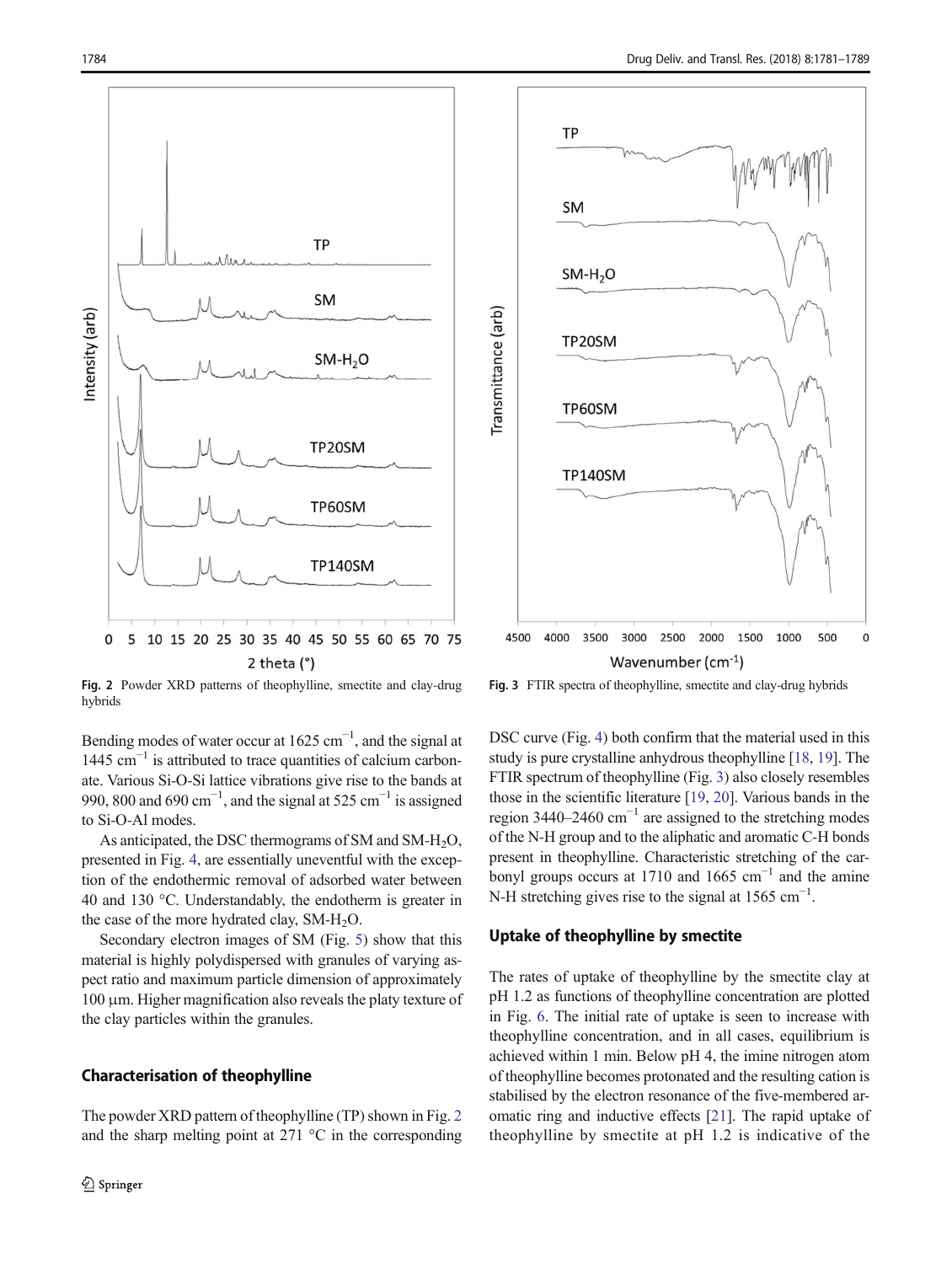<span id="page-5-0"></span>

Fig. 4 DSC curves of theophylline, smectite and clay-drug hybrids

favourable electrostatic interaction between the protonated cationic form of the drug and the negatively charged clay sheets. It should be noted that the mechanism of interaction between smectite clays and theophylline is reported to proceed via a two-step process which involves initial rapid cation exchange followed by chemisorption [[22\]](#page-8-0).

The equilibrium uptake of theophylline as a function of smectite concentration is shown in Fig. 7. The quantity of adsorbed drug per unit mass of smectite decreases nonlinearly with increasing smectite concentration which

indicates that the clay presents multiple adsorption sites of differing energy. The concentration of smectite that gives the lowest drug-clay loading per unit mass of clay (i.e. 50 mg cm−<sup>3</sup> ) was selected for further isotherm analysis. The rationale for this choice is that this system possesses the most energetically uniform drug-clay interactions. Under the selected batch conditions, a Langmuir-type isotherm is obtained for the equilibrium uptake of theophylline as a function of drug concentration (Fig. 8) and demonstrates that the maximum loading capacity for this drug-clay system is  $67 \pm 2$  mg g<sup>-1</sup>.



Fig. 5 Secondary electron images of smectite and clay-drug hybrid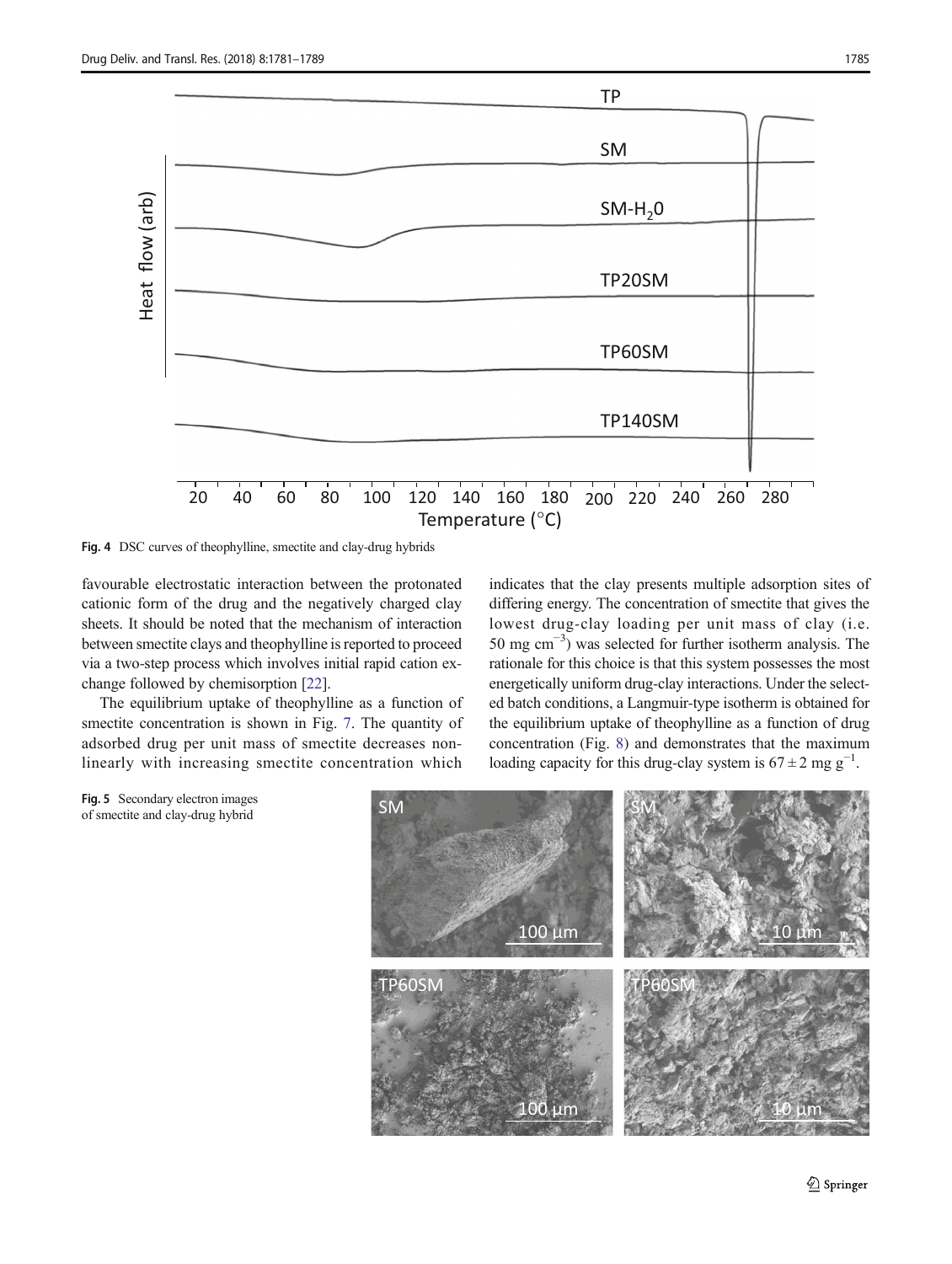<span id="page-6-0"></span>

Fig. 6 Uptake profiles of theophylline by smectite as functions of theophylline concentration

#### Characterisation of theophylline-smectite hybrid

Samples corresponding to alternate points on the isotherm plotted in Fig. [8](#page-5-0) were characterised by XRD, FTIR and DSC to determine the nature of the drug-clay interaction. Drug-clay hybrids, TP20SM, TP60SM and TP140SM, were prepared by contacting 50 mg cm<sup>-3</sup> smectite with 1, 3 or 7 mg cm<sup>-3</sup> solutions of theophylline, respectively, for 60 min.

Powder XRD patterns of TP20SM, TP60SM and TP140SM are shown in Fig. [2.](#page-3-0) The basal spacing of the smectite is seen to increase to 14.3 Å for all hybrid samples, demonstrating that the drug is intercalated within the clay. The sharp principal reflections for crystalline theophylline (at  $2\theta = 7.21$ , 12.69 and 14.36°) are absent from these XRD traces, and a weak broad signal at 13.59° arises from the intercalation of the drug. The comparatively sharp basal reflections of the drug-intercalated smectite samples indicate a superior stacking order along the c-axis relative to that of the original clay. DSC analysis confirms the absence of a theophylline melting event within the hybrid systems demonstrating that the intercalated drug is present in an amorphous form (Fig. [4](#page-4-0)). Secondary electron images of sample TP140SM are shown in Fig. [5](#page-4-0) and illustrate that the larger granules tend to disintegrate during the drug intercalation process. However, the platy morphology of the clay appears unaffected by



Fig. 7 Equilibrium uptake of theophylline as a function of smectite concentration



Fig. 8 Equilibrium uptake of theophylline as a function of theophylline concentration

intercalation and there is no evidence for the precipitation of theophylline on the surface of the clay platelets.

Characteristic stretching vibrations of the carbonyl groups of theophylline are present in the FTIR spectra of the drug-clay hybrids (Fig. [3](#page-3-0)) at 1710 and 1665 cm<sup>-1</sup> which are partially obscured by the bending modes of water in the clay. A shift in the position of the amine stretching signal of the hybrids relative to that of crystalline theophylline is observed from 1565 to 1578  $cm^{-1}$ . This may be attributed to the electrostatic interaction between the drug and clay; although, this cannot be fully confirmed as shifts may also arise from the protonation of the drug and its phase change from the crystalline to the amorphous state.

#### In vitro release of theophylline from the drug-clay hybrid

The in vitro release behaviour of theophylline from drug-clay hybrid TP60SM was monitored in PBS, SGF and SIF at pH 6.8 and pH 7.4 (which represent the environments of the duodenum and ileum, respectively). This hybrid has a drug loading of  $57 \pm 2$  mg g<sup>-1</sup> and was selected for the release study as it represents the most energetically uniform adsorption system with a loading below the theoretical maximum value (to prevent any 'initial burst' of loosely adsorbed drug).

Under the selected experimental conditions, theophylline is steadily released in PBS at pH 7.4 to a maximum extent of 80% after 60 min (Fig. 9a). The release profile does not conform to a simple diffusion model which indicates that the complex nature of interactions between the drug and clay lattice dictate the release behaviour [\[3](#page-7-0), [22](#page-8-0)].

No detectible release of theophylline was observed from the drug-clay hybrid in simulated gastric fluid at pH 1.2 during an extended 72-h observation period. This finding demonstrates that the intercalation of theophylline in smectite at pH 1.2 is not readily reversible at the same pH despite the presence of potentially exchangeable  $K^+$  cations in the supernatant liquor.

The release profiles of theophylline in simulated intestinal fluid at pH 6.8 and at pH 7.4 are plotted in Fig. 9b, c,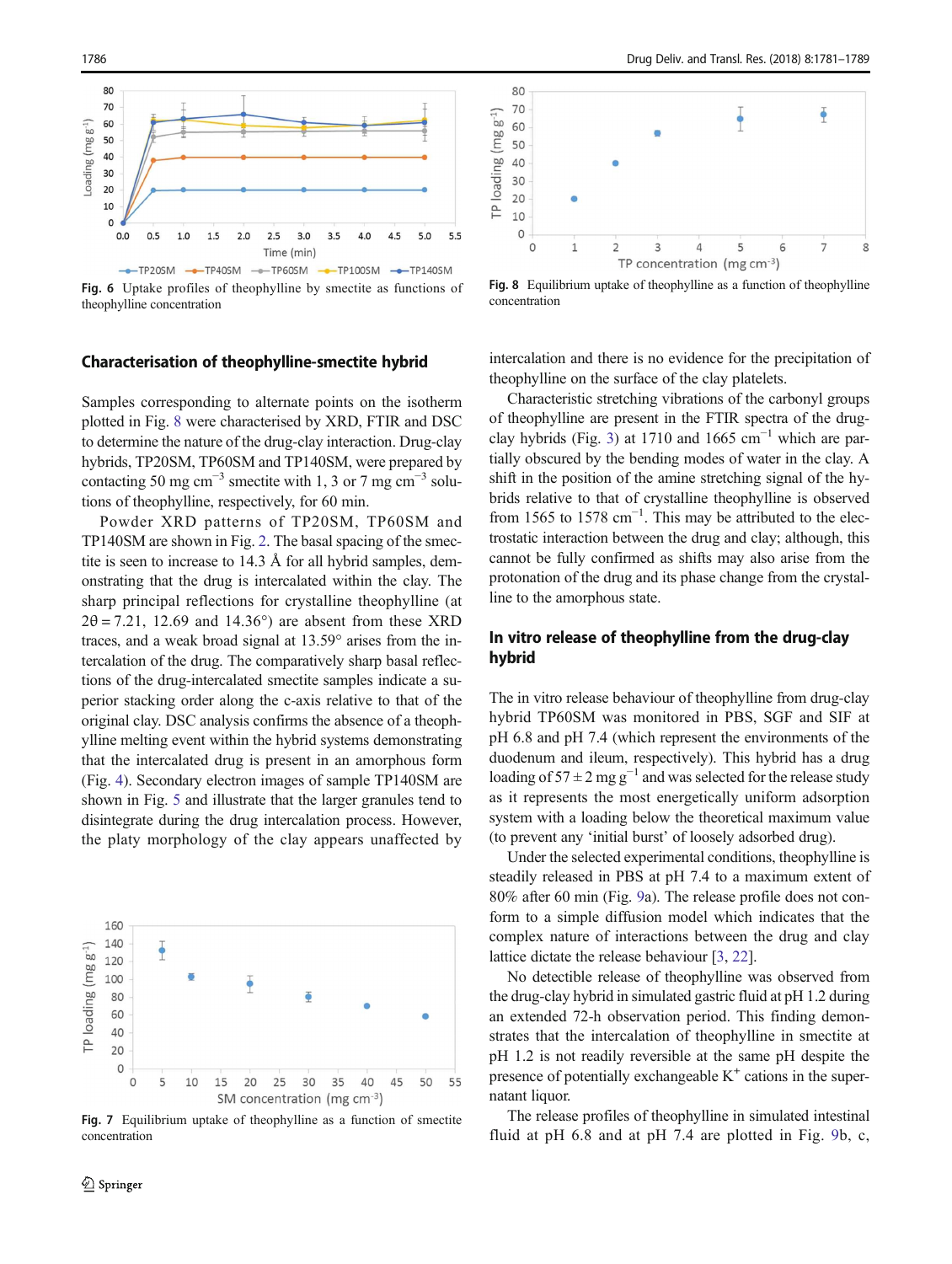<span id="page-7-0"></span>

Fig. 9 Release profiles of theophylline in a PBS, b SIF at pH 6.8 and c SIF at pH 7.4

respectively. These data show that theophylline is released more rapidly at the higher pH with a maximum release of 43% after 60 min. Incremental dissolution of the drug at pH 6.8 continued throughout the 3-h observation period to give a maximum release of 41%.

Since the maximum release of theophylline in SIF is observed to be approximately 50% lower than that in PBS, the composition of SIF was modified to match the Na<sup>+</sup> ion concentration of PBS (by addition of 8.0 mg cm<sup>-3</sup> of NaCl). SIF was also prepared with the addition of a relatively low level (0.4 mg cm−<sup>3</sup> ) of Na<sup>+</sup> ions to determine the influence of concentration of this potentially exchangeable cation on the release of the drug. Accordingly, the release of theophylline in SIF-8.0 and SIF-0.4 at pH 7.4 and pH 6.8 is plotted in Fig. [9b](#page-6-0), c, respectively. In both cases, the rate of release was enhanced as the Na<sup>+</sup> ion concentration increased, with this effect being more pronounced at pH 6.8. It is clear that the mass action of cations in the supernatant solution accelerates the release of the drug, but has little impact on the ultimate quantity of

theophylline that is discharged from the clay. Again, none of the release profiles obtained in the various SIF media conformed to a simple diffusion model [3, [22](#page-8-0)].

At present, the reason for the superior release of theophylline in PBS compared with that in the original and modified SIF media is unknown, but presumably relates to the influence of different concentrations of anionic phosphate species present in these liquors (Table [1\)](#page-2-0).

#### **Discussion**

The large specific surface area, high adsorption and cation exchange capacities, swelling potential and low toxicity of smectites have been exploited in a wide range of formulations for modulating drug delivery  $[1–5, 9, 16]$ . They are particularly suitable for the gastric protection of cationic drugs and are also under consideration as gastrointestinal decontamination agents to mitigate the absorption of ingested toxins [\[23](#page-8-0)].

The protonated cationic forms of basic and amphoteric ionisable drugs ( $pKa > 7$ ) are readily intercalated between the negatively charged sheets of smectite clays under aqueous acidic conditions [\[23](#page-8-0), [24\]](#page-8-0). At low pH, such as that encountered in the stomach, the cationic form of the drug persists and the strong electrostatic drug-clay interactions continue to bind the drug to the clay matrix preventing its release. In addition, subsequent to the initial intercalation by ion exchange, the drug may become chemisorbed to the clay which will ultimately limit the maximum extent to which the drug can be released [\[22](#page-8-0)].

A number of recent studies reports the release of theophylline from multicomponent formulations containing smectite clays among numerous other constituents such as polymers, hydrogels and other common excipients [2, 3, 9]. However, there is a surprising paucity of information on the binary theophylline-smectite system in the current literature [\[22](#page-8-0), [23\]](#page-8-0).

The present study demonstrates that the maximum uptake of theophylline by the selected commercial pharmaceutical grade smectite at pH 1.2 was  $67 \pm 2$  mg g<sup>-1</sup>. This is consistent with the findings of Mináriková et al. [[23](#page-8-0)] who report the same maximum loading of theophylline in a different commercial smectite clay under simulated gastrointestinal conditions.

The present study also confirms that the adsorbed theophylline was exclusively intercalated into the clay lattice in an amorphous form which was not released under simulated gastric conditions (at pH 1.2). As previously mentioned, enhanced absorption of theophylline from the stomach is associated with increased side effects and high fluctuations in serum concentration, and in this respect, smectite clay affords a potentially suitable vehicle for the passage of the drug into the small intestine. Indeed, approximately 40% of the intercalated theophylline was steadily released into simulated intestinal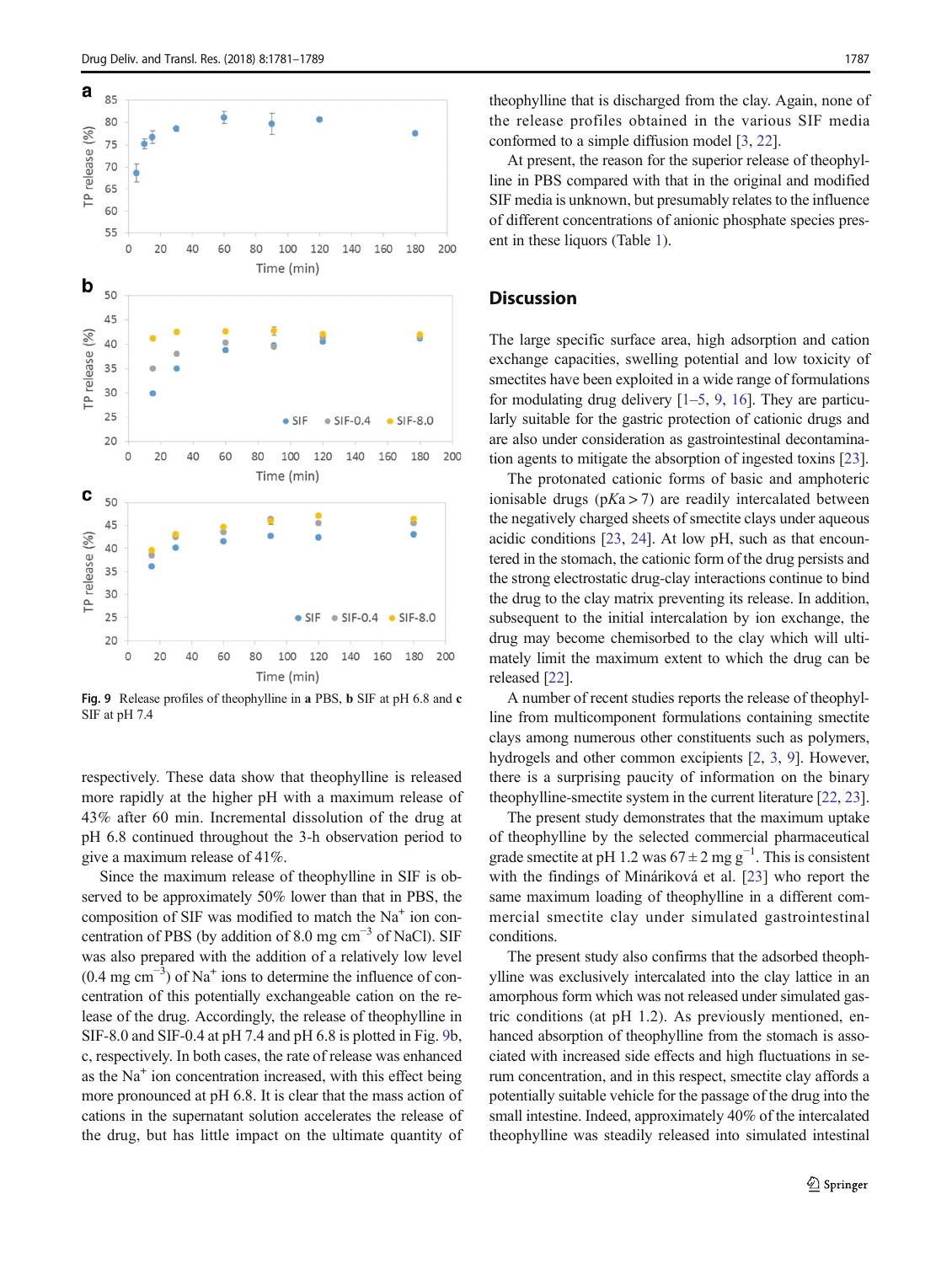<span id="page-8-0"></span>fluid at pH 6.8 and 7.4 within a 2-h timeframe. The observed release profiles did not conform to a diffusion model indicating that the complex interactions between the drug and clay dictate the release kinetics.

The reported impact of smectite clay on the release behaviour of theophylline from multicomponent formulations is highly variable [\[2](#page-7-0), [3,](#page-7-0) [9](#page-7-0)]; although, in general, prolonged release is observed when the drug is incorporated under neutral or acidic aqueous conditions. Dry-blended tableted formulations do not exploit the modulating potential of smectite, since, under these processing conditions, theophylline is not able to interact with the clay [\[2](#page-7-0)].

#### Conclusions

The cationic form of theophylline was readily ion exchanged into smectite clay under aqueous acidic conditions (pH 1.2) at 50 °C with a maximum uptake of  $67 \pm 2$  mg g<sup>-1</sup>. Characterisation of the drug-clay hybrid by powder X-ray diffraction analysis, Fourier transform infrared spectroscopy, differential scanning calorimetry and scanning electron microscopy confirmed that the theophylline had been intercalated into the clay in an amorphous form. The drug remained bound within the clay under simulated gastric conditions (pH 1.2), and the retarded release of approximately 40% of the drug was observed in simulated intestinal fluid at pH 6.8 and 7.4 within a 2-h timeframe. The incomplete reversibility of the intercalation process was attributed to chemisorption of the drug within the clay lattice. These findings indicate that smectite clay is a potentially suitable platform for the safe passage of theophylline into the duodenum. Protection from absorption in the stomach and subsequent prolonged release in the small intestine are advantageous with respect to detrimental fluctuations in serum concentration.

#### Compliance with ethical standards

Conflict of interest The authors declare that they have no conflicts of interest.

Open Access This article is distributed under the terms of the Creative Commons Attribution 4.0 International License (http:// creativecommons.org/licenses/by/4.0/), which permits unrestricted use, distribution, and reproduction in any medium, provided you give appropriate credit to the original author(s) and the source, provide a link to the Creative Commons license, and indicate if changes were made.

#### References

1. Kim MH, Choi G, Elzatahry A, Vinu A, Choy YB, Choy J-H. Review of clay-drug hybrid materials for biomedical applications: administration routes. Clay Clay Miner. 2016;64(2):115–30. [https://](https://doi.org/10.1346/CCMN.2016.0640204) [doi.org/10.1346/CCMN.2016.0640204.](https://doi.org/10.1346/CCMN.2016.0640204)

- 2. Adebisi AO, Conway BR, Asare-Addo K. The influence of fillers on theophylline release from clay matrices. Am J Pharmacol Sci. 2015;3(5):120–5.
- 3. Cheaburu-Yilmaz CN, Dumitriu RP, Nistor M-T, Lupusoru C, Popa MI, Profire L, et al. Biocompatible and biodegradable chitosan/clay nanocomposites as new carriers for theophylline controlled release. Br J Pharm Res. 2015;6(4):228–54. [https://doi.org/10.9734/BJPR/](https://doi.org/10.9734/BJPR/2015/16525) [2015/16525.](https://doi.org/10.9734/BJPR/2015/16525)
- 4. Aguzzi C, Cerezo P, Viseras C, Caramella C. Use of clays as drug delivery systems: possibilities and limitations. Appl Clay Sci. 2007;36(1-3):22–36. <https://doi.org/10.1016/j.clay.2006.06.015>.
- 5. Park JK, Choy YB, Oh J-M, Kim JY, Hwang S-J, Choy J-H. Controlled release of donepezil intercalated in smectite clays. Int J Pharm. 2008;359(1-2):198–204. [https://doi.org/10.1016/j.ijpharm.](https://doi.org/10.1016/j.ijpharm.2008.04.012) [2008.04.012.](https://doi.org/10.1016/j.ijpharm.2008.04.012)
- 6. Rowe DJF, Watson ID, Williams J, Berry DJ. The clinical use and measurement of theophylline. Ann Clin Biochem. 1988;25(1):4– 26. <https://doi.org/10.1177/000456328802500102>.
- 7. Vale A. Theophylline. Medicine. 2007;35(12):657. [https://doi.org/](https://doi.org/10.1016/j.mpmed.2007.09.013) [10.1016/j.mpmed.2007.09.013.](https://doi.org/10.1016/j.mpmed.2007.09.013)
- 8. Elouzi AA, Abeid F, Almegrhe M, Mokhtar E-BM. Acidic beverage and the bioavailability of theophylline. J Chem Pharm Res. 2012;4(7):3454–9.
- 9. Cojocariu A, Profire L, Aflori M, Vasile C. In vitro drug release from chitosan/Cloisite 15A hydrogels. Appl Clay Sci. 2012;57:1–9. <https://doi.org/10.1016/j.clay.2011.11.030>.
- 10. Vanderbilt Minerals, LLC. Smectite clays for solid dosage forms. Vanderbilt Minerals, LLC. 2013. [http://www.vanderbiltminerals.](http://www.vanderbiltminerals.com/assets/uploads/Documents/Technical/TDS_Smectite_Clays_Solid_Dosage_Forms_Web.pdf) [com/assets/uploads/Documents/Technical/TDS\\_Smectite\\_Clays\\_](http://www.vanderbiltminerals.com/assets/uploads/Documents/Technical/TDS_Smectite_Clays_Solid_Dosage_Forms_Web.pdf) [Solid\\_Dosage\\_Forms\\_Web.pdf](http://www.vanderbiltminerals.com/assets/uploads/Documents/Technical/TDS_Smectite_Clays_Solid_Dosage_Forms_Web.pdf). Accessed 22 Sept 2017.
- 11. Cold Spring Harbor Protocols. Phosphate-buffered saline (PBS) recipe. Cold Spring Harbor Protocols. 2006. [http://cshprotocols.](http://cshprotocols.cshlp.org/content/2006/1/pdb.rec8247) [cshlp.org/content/2006/1/pdb.rec8247](http://cshprotocols.cshlp.org/content/2006/1/pdb.rec8247). Accessed 6 Nov 2017.
- 12. Wurster DE, Burke GM, Berg MJ, Veng-Pedersen P, Schottelius DD. Phenobarbital adsorption from simulated intestinal fluid, U.S.P., and simulated gastric fluid, U.S.P., by two activated charcoals. Pharm Res. 1988;5(3):183–6. [https://doi.org/10.1023/A:](https://doi.org/10.1023/A:1015969008019) [1015969008019](https://doi.org/10.1023/A:1015969008019).
- 13. Stippler E, Kopp S, Jennifer B, Dressman JB. Comparison of US Pharmacopeia simulated intestinal fluid TS (without pancreatin) and phosphate standard buffer pH 6.8, TS of the International Pharmacopoeia with respect to their use in in vitro dissolution testing. Dissolution Technol. 2004;11(2):6–10. [https://doi.org/10.](https://doi.org/10.14227/DT110204P6) [14227/DT110204P6](https://doi.org/10.14227/DT110204P6).
- 14. Laity PR, Asare-Addo K, Sweeney F, Šupuk E, Conway BR. Using small-angle X-ray scattering to investigate the compaction behaviour of a granulated clay. Appl Clay Sci. 2015;108:149–64. [https://](https://doi.org/10.1016/j.clay.2015.02.013) [doi.org/10.1016/j.clay.2015.02.013](https://doi.org/10.1016/j.clay.2015.02.013).
- 15. Villar MV, Gómez-Espina R, Gutiérrez-Nebot L. Basal spacings of smectite in compacted bentonite. Appl Clay Sci. 2012;65–66:95– 105.
- 16. Kanjanakawinkul W, Medlicott NJ, Rades T, Puttipipatkhachorn S, Pongjanyakul T. Lysozyme-magnesium aluminum silicate microparticles: molecular interaction, bioactivity and release studies. Int J Biol Macromol. 2015;80:651–8. [https://doi.org/10.1016/j.ijbiomac.](https://doi.org/10.1016/j.ijbiomac.2015.07.033) [2015.07.033](https://doi.org/10.1016/j.ijbiomac.2015.07.033).
- 17. Kyzioł-Komosińska J, Rosik-Dulewska C, Pająk M, Jarzyna M. Removal of direct dyes from wastewater by sorption onto smectite-clay. Arch Environ Prot. 2010;36(3):3–14.
- 18. Naqvi AA, Bhattacharyya GC. Crystal data for anhydrous theophylline. J Appl Crystallogr. 1981;14(6):464. [https://doi.org/10.1107/](https://doi.org/10.1107/S0021889881009783) [S0021889881009783.](https://doi.org/10.1107/S0021889881009783)
- 19. Schnitzler E, Kobelnik M, Sotelo GFC, Bannach G, Ionashiro M. Thermoanalytical study of purine derivatives compounds. Ecletica Quim. 2004;29(1):71–8. [https://doi.org/10.1590/S0100-](https://doi.org/10.1590/S0100-46702004000100009) [46702004000100009](https://doi.org/10.1590/S0100-46702004000100009).